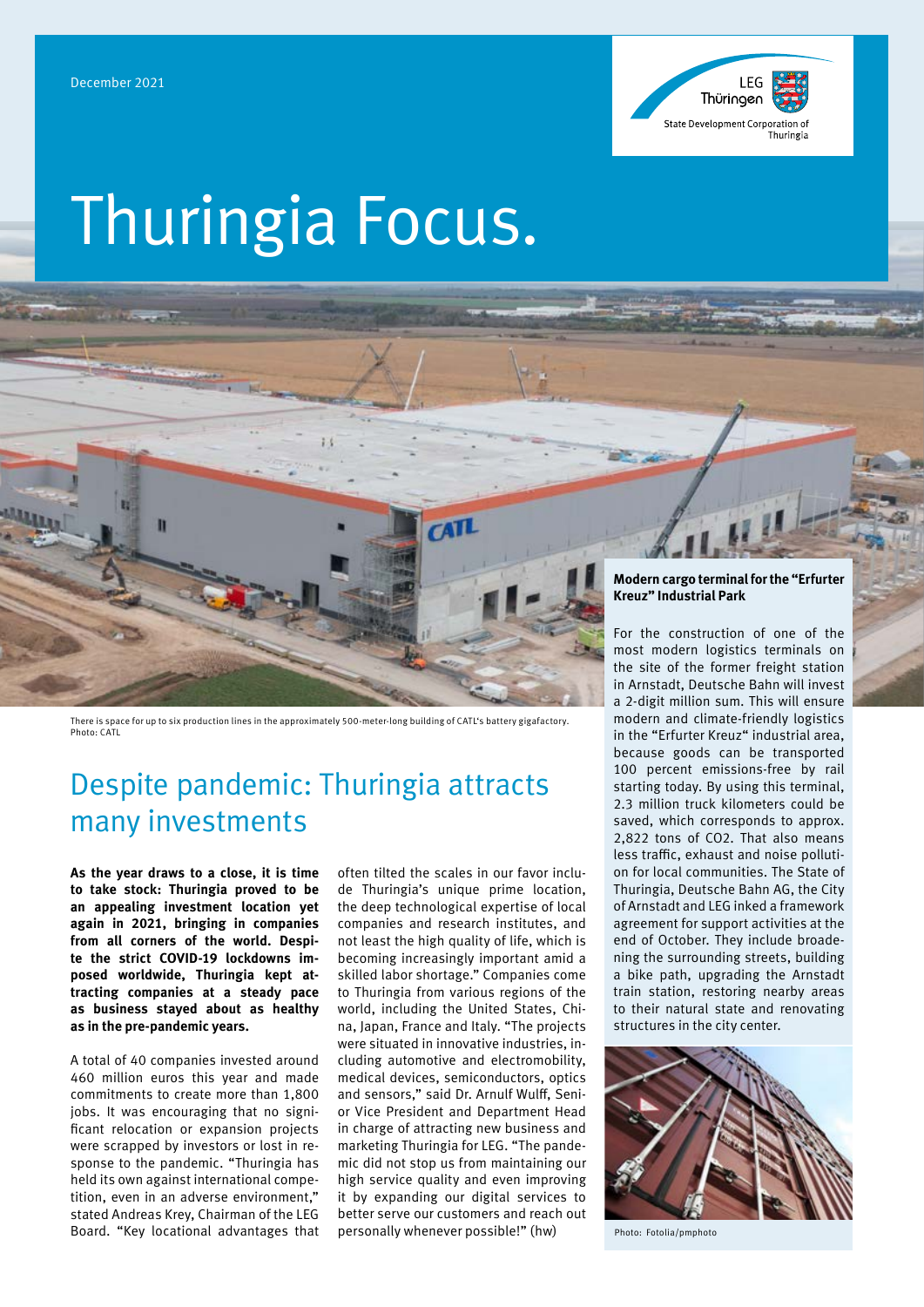# *News*

#### **Charting the course in Ilmenau**

GBS (Gesellschaft für Bild- und Signalverarbeitung mbH) laid the foundation for its add-on building in October. The high-tech company's new building on Robert-Bosch-Ring in Ilmenau will provide additional space for production, measurement laboratories and offices. GBS has been manufacturing hightech products for 3D surface scanning and evaluation for more than 20 years. The company's products have been a major driver of innovative IoT solutions. LEG has accompanied the firm since its setup in Thuringia and is pleased to now also support the expansion with its full service.

#### **Lantronix opens design center in Ilmenau**

Lantronix, a Californian company specializing in innovative and secure solutions for IoT applications, ceremoniously opened a design center in Ilmenau in October. Guests at the ceremony included US Consul General Kenichiro Toko, Lantronix CEO Paul Pickle and other public figures. The center's engineers will be involved in design engineering, system architecture, technical support, quality assurance and testing services. The products and services provided by the Nasdaq-listed multinational are used in the automotive, robotics, wearables, medical and logistics sectors, among others.

### **Nordhausen-based biotechnology company expanding**

AHN Biotechnologie GmbH is adding manufacturing capacity as demand for laboratory equipment has skyrocketed in response to the coronavirus pandemic. The company needs additional production space to make pipette tips and collection containers for biochemical tests. The new 4,000 square meter structure and existing production and storage facilities will make up the future biotech campus. The company is also planning to add petri dishes and cell culture flasks to its product range. The company has been growing for years and is looking for additional employees to add to its workforce, which currently consists of 130 people. It is investing around six million euros in the new building. The building is scheduled to open its doors as early as at the end of 2022.

# Thuringian companies benefit from successful trade fair relaunch

**Thuringian companies know they can count on LEG to support their trade fair appearances: LEG has been organizing shared booths on behalf of the Thuringian Ministry for Economic Affairs, where companies can exhibit at favorable terms, for quite some time. The pandemic put a stop to most in-person fairs, but exhibitions started to open up again successfully this fall.** 

Digital presentations may work in exceptional circumstances, but nothing beats personal presentations with the opportunity for face-to-face contact. No wonder so many Thuringian companies attended the fall trade fairs: at least as many as in pre-pandemic times. Around 10 Thuringian exhibitors attended each trade fair and were very satisfied with the productive in-person networking. The IAA Mobility in Munich kicked things off in September and was followed in October by the EXPO REAL trade fair for real estate and invest-

ment in Munich, the Fakuma trade fair for plastics processing in Friedrichshafen and the Frankfurt Book Fair. LEG already has attractive trade fairs booked for spring 2022, including Hannover Messe and Laser World of Photonics in Shanghai. (hw)



The Thuringian joint booth at the real estate fair EXPO REAL in Munich. Photo: LEG Thüringen

# New networks boost trade with North America and China

**Trade with North America and China played a big role in Thuringian imports and exports in 2020 despite the pandemic. Exports to the United States grew by more than eleven percent, while Thuringia had far more bilateral trade with China than with any other country. These ties are now getting support from two new networks: Transatlantic Circle Thuringia (TACT) and the China Network Thuringia.**

**"**Both networks create a completely new benefit,**"** explains Thuringia's Economics

Minister Wolfgang Tiefensee. **"**They bring together companies that maintain foreign trade relations with the countries and companies from the U.S., Canada and China that are based here in Thuringia as investors." The TACT was launched in September. A month later, the China Network Thuringia was founded. Regular meetings are planned, two to three times a year, at which the network partners can exchange ideas. The next China Network meeting is scheduled for January 20, 2022; the TACT will also meet again around this time. (hw)



Founding event of the **"**Transatlantic Circle Thuringia**"** (TACT) at Ettersburg Castle near Weimar. Photo: LEG Thüringen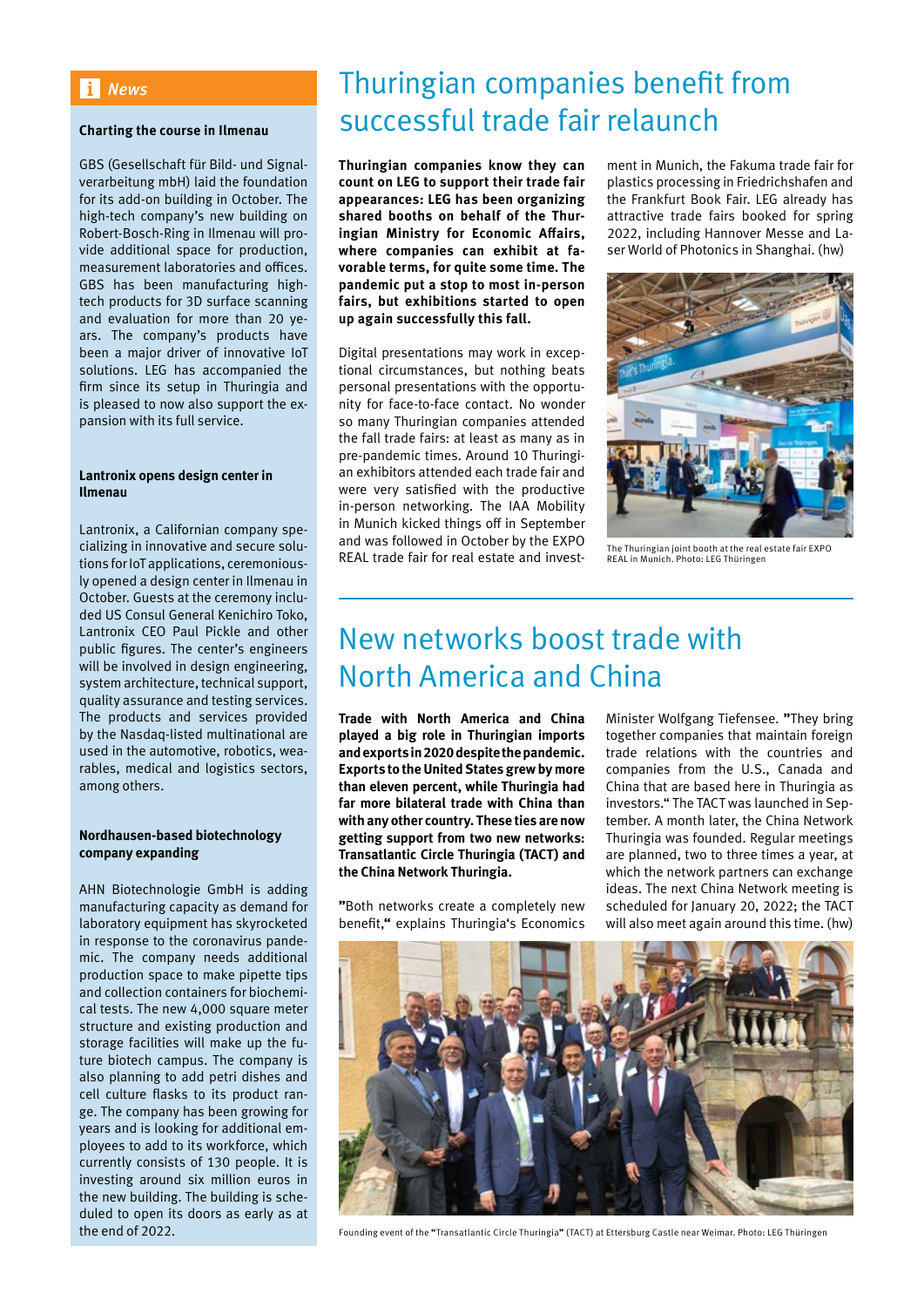# World market leaders in Thuringia

**In the next issues of our newsletter, we would like to briefly introduce selected Thuringian companies that are among the world market or technology leaders in their segment. These are both globally active large companies and so-called hidden champions. The glass specialist Schott is also one of the global players in Thuringia and is currently presenting a world first.**

Schott in Jena has stood for top-class glass technology for more than a century. On the 137th anniversary of its founding at the beginning of September, Schott inaugurated a new administrative building in Jena. 10 million euros were invested in the modern office building with a floor space of 4,600 m². With 16,500 employees at 56 locations in 34 countries, Schott is a global leader in specialty glass, glass ceramics and other innovative materials.

6,000 scientists and engineers worldwide are constantly researching new applications for special glass, which is also an essential component of the digital world. Schott has already produced the ultra-thin and flexible cover glass for foldable displays.

The development of the latest innovation – the new highly shatterproof smartphone glass – took two years. The result is "striking": The glass can fall twice as far as the best competing products, says the company. The improved drop resistance is particularly evident on rough surfaces and on impact with rugged or sharp-edged surfaces. The glass is also more scratchresistant in everyday use. Lithium alumino-borosilicate cover glass is the name of this latest innovation, which will be used primarily in the premium segment. (hw/ maa)



A new combination of materials causes the enormous strength against impacts and scratches. Photo: Schott AG Photo: iStock/VitaliyPozdeyev

# Thuringia contributes to mobile communications of the future

**6G is the mobile communications generation of the future – and now bears a Thuringian stamp: Ilmenau University of Technology (TU Ilmenau) is involved in two national research hubs funded by the German Federal Ministry of Education and Research.**

6G is expected to revolutionize communications as early as 2030: The next generation of mobile communications will transmit data more than 100 times faster than the current 5G standard, while at

the same time offering greater energy efficiency, reliability and compliance with radiation protection limits. Researchers at the Thuringian Innovation Center for Mobility - ThIMo in Ilmenau are focusing on the latter. In addition, scientists at TU Ilmenau are working on technologies for integrating the perception of moving objects and their surroundings into the mobile communications network – future applications include road traffic, logistics and industrial automation. (hw/maa)

## *Technologie-News*

### **New agency supports automotive industry**

There is a new kid in LEG's town: Transformation Agency Automotive (TTA). It supports companies in times of major change – think of transitioning to e-mobility, autonomous driving and "smartphones on wheels", or the upheavals caused by trade conflicts and the COVID crisis. TTA identifies opportunities and growth possibilities and actively promotes them in order to protect and add jobs in Thuringia and strengthen the industry's innovativeness and competitiveness. The new team will inform companies about industry trends, advise on state and federal funding opportunities, provide support in organizing training, hold informational and networking events and generally act as a key point of contact for all companies affected by change and transformation processes. (hw)



#### **InnoCON addresses current topics**

Digital, but just as innovative: InnoCON, the flagship event for the implementation and enhancement of Thuringia's innovation strategy, took place at the end of November and was attended by about 250 people. This year's iteration focused on decarbonization and digital transformation, two megatrends that will fundamentally change our world. The ideas that Thuringian companies, research institutions and industry clusters have for meeting these challenges were the subject of around 26 InnoPitches and project presentations in the InnoMarkt. (gro)